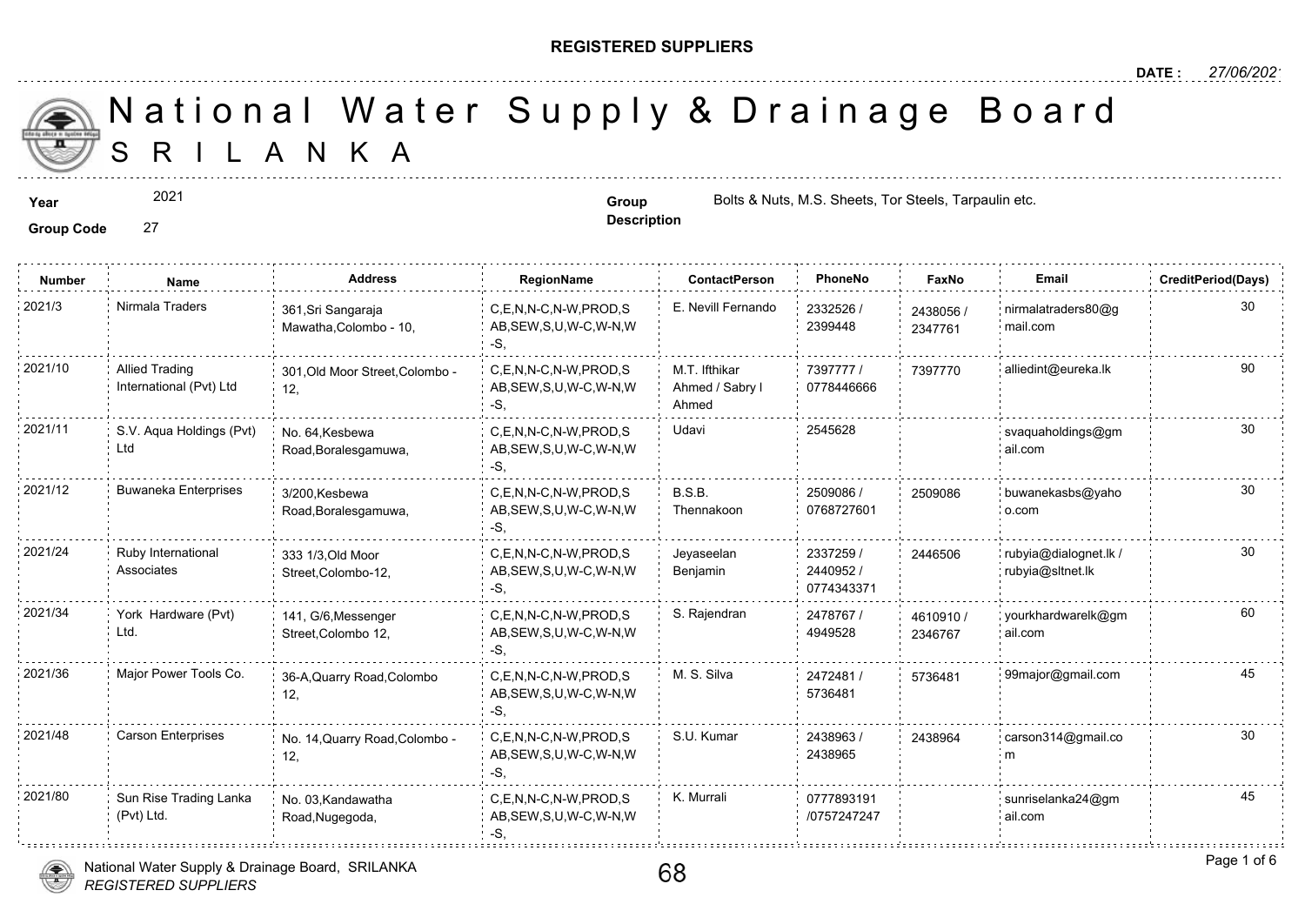

2021

**Description**

**Year Group Group Bolts & Nuts, M.S. Sheets, Tor Steels, Tor Steels, Tarpaulin etc. Tor Steels, Tor Steels, Tarpaulin etc. Tarpaulin etc. Tarpaulin etc. Tarpaulin etc. Tarpaulin etc. Tarpaulin etc. Tarpaulin etc. Tar** 

| <b>Number</b> | Name                              | Address                                                 | <b>RegionName</b>                                            | <b>ContactPerson</b>       | PhoneNo                           | Faxl   |
|---------------|-----------------------------------|---------------------------------------------------------|--------------------------------------------------------------|----------------------------|-----------------------------------|--------|
| 2021/90       | <b>Bright Way Enterprisies</b>    | No. 323,3/15,3rd Floor, Old<br>Moor Street, Colombo 12, | C.E.N.N-C.N-W.PROD.S<br>AB, SEW, S, U, W-C, W-N, W<br>-S,    | S. Kanapathy               | 0771895599<br>0718307921          | 233585 |
| 2021/92       | <b>Magnum Traders</b>             | 45A, Colombo Street, Kandy,                             | C,E,N,N-C,N-W,PROD,S<br>AB, SEW, S, U, W-C, W-N, W<br>-S,    | P. Kapilnath               | 0812234323                        | 081222 |
| 2021/96       | Osaka Impex                       | 30/2/1, Abdul Jabbar<br>Mawatha, Colombo 12,            | C.E.N.N-C.N-W.PROD.S<br>AB, SEW, S, U, W-C, W-N, W<br>$-S,$  | A. Rajaguru                | 2338864 /<br>2422942              | 242294 |
| 2021/97       | Wasanaa Impex                     | 30,2nd Floor, Abdul Jabbar<br>Mawatha, Colombo 12,      | C,E,N,N-C,N-W,PROD,S<br>AB, SEW, S, U, W-C, W-N, W<br>-S.    | S. Vijayakumar             | 2433944 /<br>0712124450           | 242294 |
| 2021/102      | <b>Marshal Trading</b><br>Company | No. 232, Old Moor<br>Street, Colombo 12,                | C.E.N.N-C.N-W.PROD.S<br>AB, SEW, S, U, W-C, W-N, W<br>$-S$ . | DAJ Sydney                 | 2343452                           | 233325 |
| 2021/105      | Staar Trading Co.                 | No. 30-1/2, Abdul Jabbar<br>Mawatha, Colombo 12,        | C,E,N,N-C,N-W,PROD,S<br>AB, SEW, S, U, W-C, W-N, W<br>-S.    | S. Rajenthiran             | 2330495 /<br>2470176              | 247017 |
| 2021/112      | Silver Star Trading               | 333-2/14, Old Moor<br>Street, Colombo 12,               | C.E.N.N-C.N-W.PROD.S<br>AB, SEW, S, U, W-C, W-N, W<br>$-S$ . | S. Sathasivam              | 2348253/<br>2478138               | 243239 |
| 2021/114      | Monara Steel Centre               | No.333-2/18, Old Moor<br>Street, Colombo 12,            | C,E,N,N-C,N-W,PROD,S<br>AB, SEW, S, U, W-C, W-N, W<br>-S.    | S. Shivakumar              | 2470738 /<br>2470739 /<br>2390882 | 232010 |
| 2021/143      | <b>Campion Enterprises</b>        | 311, First Floor, Old Moor<br>Street, Colombo 12,       | C.E.N.N-C.N-W.PROD.S<br>AB, SEW, S, U, W-C, W-N, W<br>$-S.$  | Umesh Kumar                | 2470025                           | 242189 |
| 2021/164      | Romasha Engineers<br>(Pvt) Ltd    | No. 52/1A, Old Kesbewa Road,<br>Gangodawila, Nugegoda,  | C,E,N,N-C,N-W,PROD,S<br>AB, SEW, S, U, W-C, W-N, W<br>-S.    | Roshan M<br>Vithanarachchi | 2820420                           | 276999 |

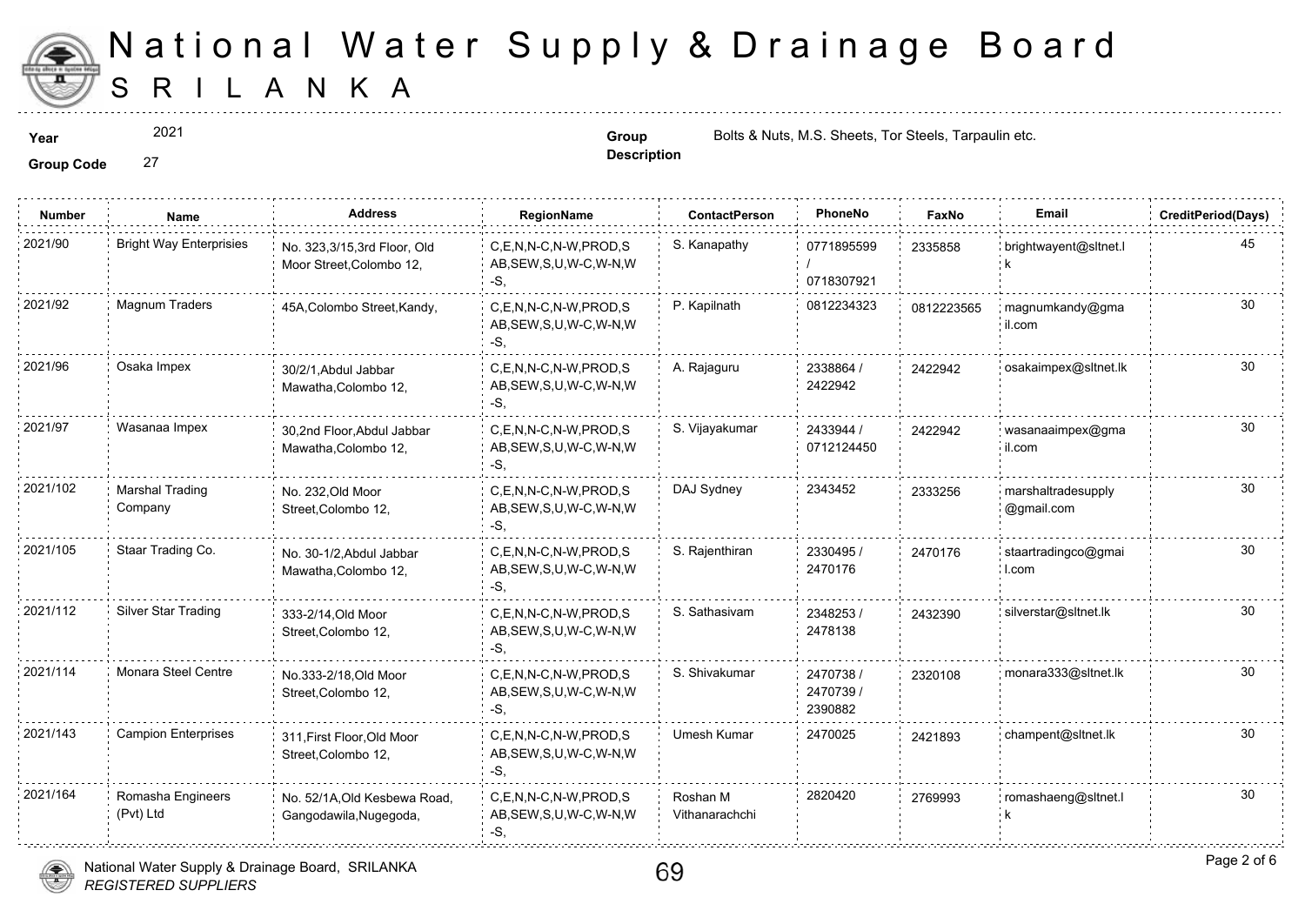

**Description**

2021

**Year Group Group Bolts & Nuts, M.S. Sheets, Tor Steels, Tor Steels, Tarpaulin etc. Tarpaulin etc. Tarpaulin etc. Tarpaulin etc. Tarpaulin etc. Tarpaulin etc. Tarpaulin etc. Tarpaulin etc. Tarpaulin etc. Tarpaulin et** 

**Group Code** 27

**Number Name Address RegionName ContactPerson PhoneNo FaxNo Email CreditPeriod(Days)** 2321818 / 2321919 2021/165 Global Lanka 323, 3/11,Old Moor C,E,N,N-C,N-W,PROD,S Anton Roshan 2321818 / 23218 AB,SEW,S,U,W-C,W-N,W -S, 323, 3/11,Old Moor Street,Colombo - 12, Global Lanka Enterprises 23218<sup>-</sup> C.E.N.N-C.N-W.PROD.S Anton Roshan 4276829 AB,SEW,S,U,W-C,W-N,W -S, 2021/166 Zion Exim 319,Old Moor Street,Colombo - C,E,N,N-C,N-W,PROD,S Anton Roshan 4276829 427682 12, 427682 0714727427 / 0716024090 2021/182 Wino Trading (Pvt) Ltd. <sub>No.314 -2/1,Old Moor</sub> C,E,N,N-C,N-W,PROD,S virosh 0714727427 AB,SEW,S,U,W-C,W-N,W -S, No.314 -2/1,Old Moor Street,Colombo 12, 0812224285 081220 / 0775220615 C,E,N,N-C,N-W,PROD,S MJM Razeek AB,SEW,S,U,W-C,W-N,W -S, 2021/185 New Lanka Steel Centre No. 12, Colombo Street, Kandy, 2637711 / 26377 2612954 2021/202 Magnum Technolgies No. 429,Galle C,E,N,N-C,N-W,PROD,S Janik Rodrigo 2637711 / 263772 AB,SEW,S,U,W-C,W-N,W -S, No. 429,Galle Road,Ratmalana, Magnum Technolgies (Pvt) Ltd 2431544 / 24472 2447290 / 2333644 C,E,N,N-C,N-W,PROD,S K. Gopal / S. Sivaji AB,SEW,S,U,W-C,W-N,W -S, 2021/204 Eastern Trading 273,Old Moor Street,Colombo - C,E,N,N-C,N-W,PROD,S K. Gopal / S. Sivaji 2431544 / 244729 12, Eastern Trading Company 7397777 / 73977 0778446699 / 0778446666 M.T. Ifthikar Ahmed / Sabry Ifthikar Ahmed C,E,N,N-C,N-W,PROD,S AB,SEW,S,U,W-C,W-N,W -S, 2021/208 Allied Trading 301,Old Moor Street,Colombo - C,E,N,N-C,N-W,PROD,S M.T. Ifthikar 7397777 / 739777 12, Allied Trading International (Pvt) Ltd 2445670 / 4384882 / 4384909 / 4384880 2021/251 Ningbo Marketing info@ningbomarketing info@ningbomarketing info@ningbomarketing info@ningbomarketing info@ningbomarketing info@ningbomarketing info@ningbomarketing info@ningbomarketing info@ningbomarketingbomarket AB,SEW,S,U,W-C,W-N,W -S, No. 306,Sri Sangaraja Mawatha,Colombo - 10, 245220 2021/258 Central Agencies (Pvt) 127,Kotugodella C,E,N,N-C,N-W,PROD,S P.Shanmugam 0812224203 081223 AB,SEW,S,U,W-C,W-N,W -S, 127,Kotugodella Veediya,Kandy, Central Agencies (Pvt) Ltd

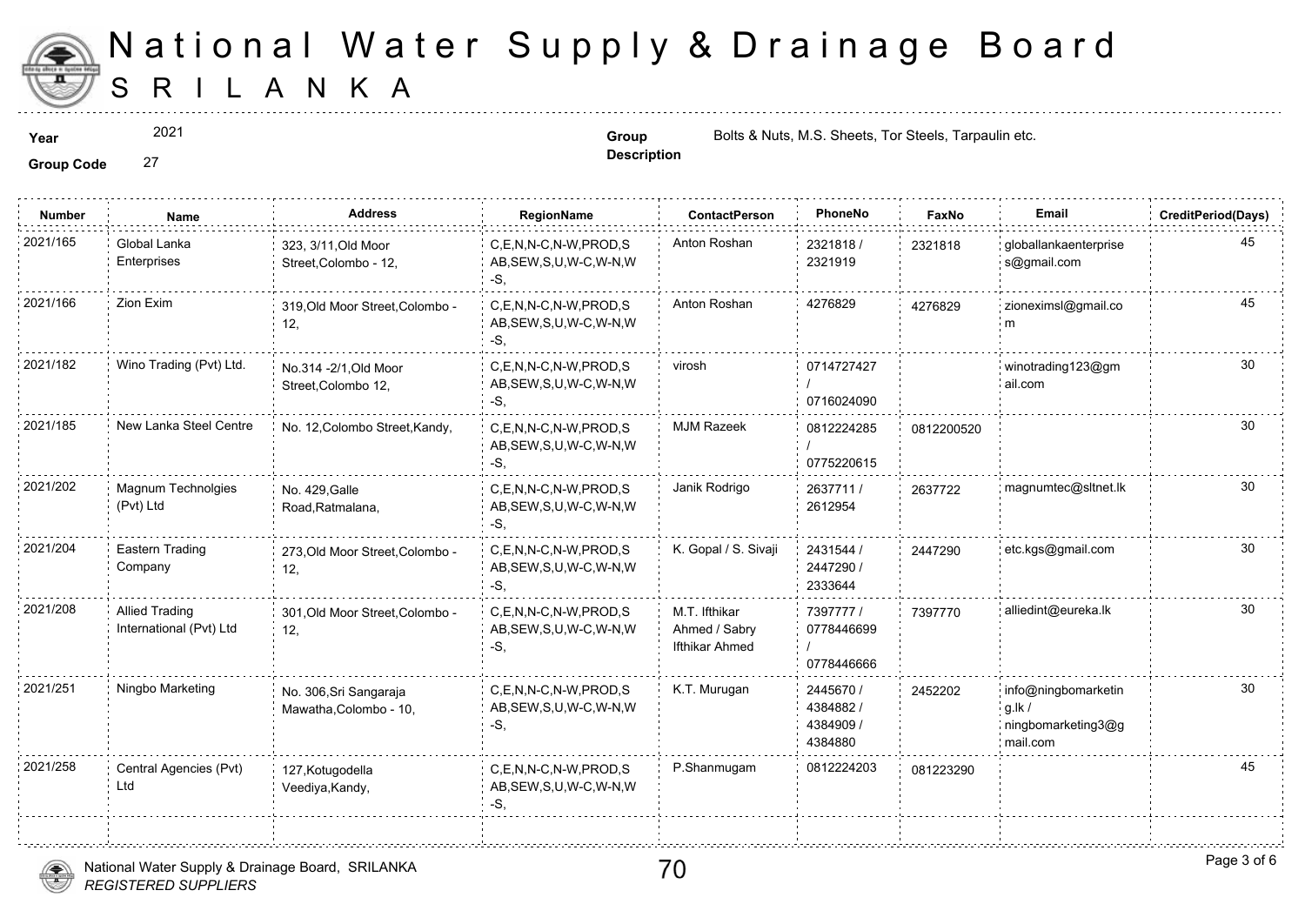

2021

**Description**

**Year Group Group Group Bolts & Nuts, M.S. Sheets, Tor Steels, Tarpaulin etc. The Steels, Tarpaulin etc. Tarpaulin etc. Tarpaulin etc. Tarpaulin etc. Tarpaulin etc. Tarpaulin etc. Tarpaulin etc. Tarpaulin etc. Tarp** 

| <b>Number</b> | <b>Name</b>                                    | <b>Address</b>                                                 | RegionName                                                | <b>ContactPerson</b>     | PhoneNo                                        | Faxl   |
|---------------|------------------------------------------------|----------------------------------------------------------------|-----------------------------------------------------------|--------------------------|------------------------------------------------|--------|
| 2021/263      | Win Engineering<br>Traders                     | 307-1/3, Old Moor<br>Street, Colombo - 12,                     | C,E,N,N-C,N-W,PROD,S<br>AB, SEW, S, U, W-C, W-N, W<br>-S. | Theebatharssan           | 2322249 /<br>2320526 /<br>0775567033           |        |
| 2021/273      | The Commercial<br>Trading Co.                  | No. 126J, Mahavidyalaya<br>Mawatha, Colombo - 13,              | C.E.N.N-C.N-W.PROD.S<br>AB, SEW, S, U, W-C, W-N, W<br>-S. | Parmeshwaren             | 2381193                                        | 238119 |
| 2021/287      | Cany                                           | 333-2/1B.Old Moor<br>Street, Colombo - 12,                     | C.E.N.N-C.N-W.PROD.S<br>AB, SEW, S, U, W-C, W-N, W<br>-S. | PS Sharmila              | 2432841                                        |        |
| 2021/329      | Captain Steel (Pvt) Ltd.                       | No. 249/3, Waikkiyawatta<br>Road.Pahala<br>Bomiriya, Kaduwela, | C,E,N,N-C,N-W,PROD,S<br>AB, SEW, S, U, W-C, W-N, W<br>-S, | Lakshman<br>Senevirathne | 5575800 /<br>0759985080<br>$-1/$<br>0777224089 | 214259 |
| 2021/338      | <b>M&amp;E Turnkey Engineers</b><br>(Pvt) Ltd. | No. 215/D, Galle<br>Road, Ratmalana,                           | C.E.N.N-C.N-W.PROD.S<br>AB, SEW, S, U, W-C, W-N, W<br>-S. | VC Soysa                 | 2731265                                        | 273126 |
| 2021/355      | <b>H&amp;V</b> Enterprises                     | No. 28, Wela<br>Road, Pathiragoda, Maharagam                   | C,E,N,N-C,N-W,PROD,S<br>AB, SEW, S, U, W-C, W-N, W<br>-S. | JP Bomulla               | 2746522 /<br>0778205340                        | 274655 |
| 2021/375      | Regal Hardwares                                | No.40, Colombo Street, Kandy,                                  | C,E,N,N-C,N-W,PROD,S<br>AB, SEW, S, U, W-C, W-N, W<br>-S, | P Sathasiwam<br>Pille    | 0812232088                                     | 081222 |
| 2021/377      | Libra Agency                                   | No. 30-1/1, Abdul Jabbar<br>Mawatha, Colombo 12,               | C.E.N.N-C.N-W.PROD.S<br>AB, SEW, S, U, W-C, W-N, W<br>-S, | M Balakrishnan           | 5836427                                        | 245895 |
| 2021/395      | DE Macs Traders                                | A9, Ground Floor, Anderson<br>Flats, Park Road, Colombo 05,    | C.E.N.N-C.N-W.PROD.S<br>AB, SEW, S, U, W-C, W-N, W<br>-S, | V Senthilprasath         | 0727962342<br>0702514575                       | 071100 |

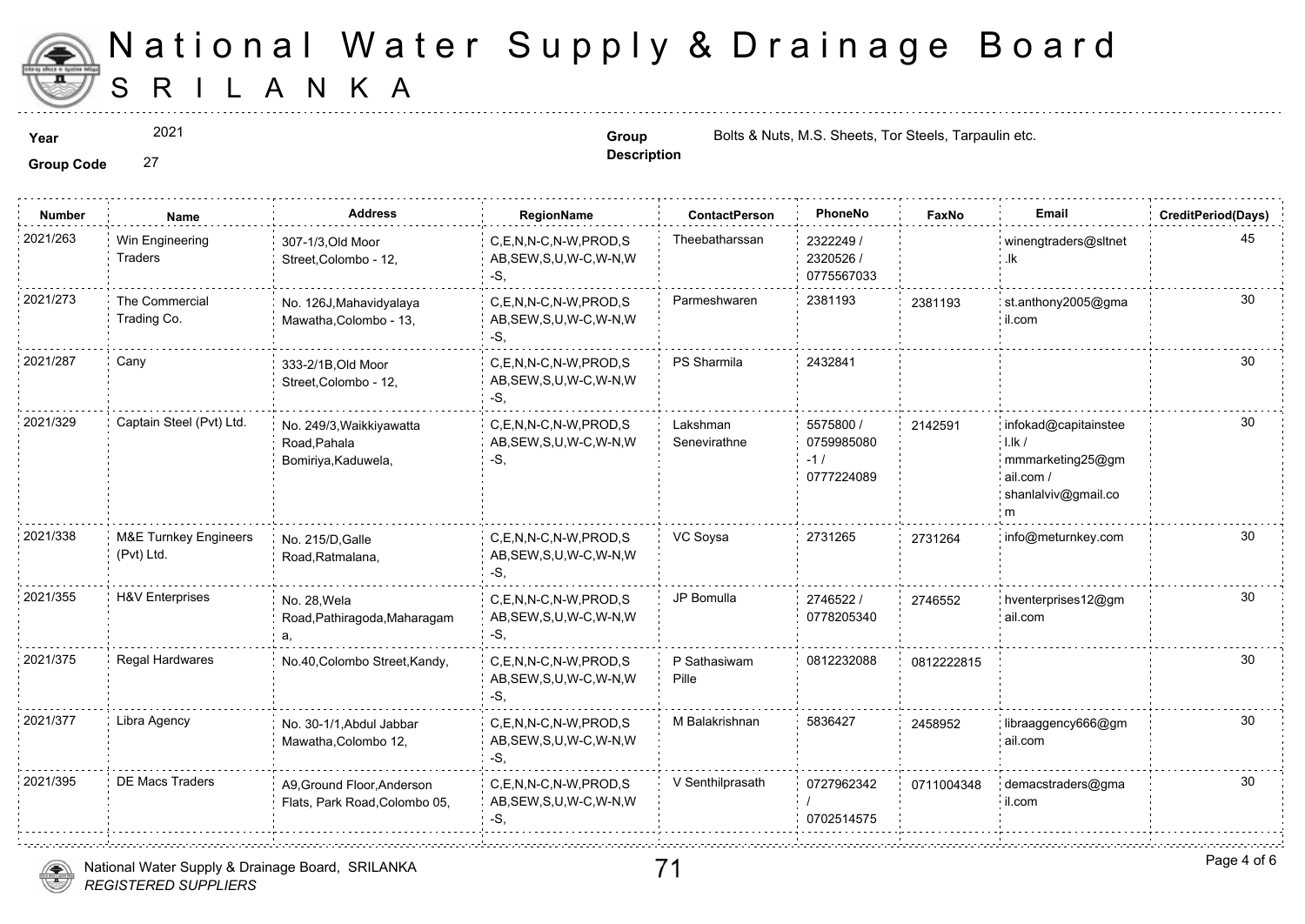

2021

**Description**

**Year Group Group Group Bolts & Nuts, M.S. Sheets, Tor Steels, Tarpaulin etc. Tarpaulin etc. Tarpaulin etc. Tarpaulin etc. Tarpaulin etc. Tarpaulin etc. Tarpaulin etc. Tarpaulin etc. Tarpaulin etc. Tarpaulin etc. T** 

| <b>Number</b> | Name                                        | <b>Address</b>                                          | RegionName                                                   | <b>ContactPerson</b>      | PhoneNo                            | Faxl             |
|---------------|---------------------------------------------|---------------------------------------------------------|--------------------------------------------------------------|---------------------------|------------------------------------|------------------|
| 2021/402      | Kinotony Lanka Traders                      | No. 380 1/1, Sangaraja<br>Mawatha, Colombo 10,          | C.E.N.N-C.N-W.PROD.S<br>AB, SEW, S, U, W-C, W-N, W<br>-S,    | RM Hamdhaan               | 2441515/<br>0773080022             |                  |
| 2021/411      | Rower International                         | 364-1/1, Old Moor<br>Street, Colombo 12,                | C,E,N,N-C,N-W,PROD,S<br>AB, SEW, S, U, W-C, W-N, W<br>-S,    | A Aravindakumar           | 2391700 /<br>0777634321            | 239970           |
| 2021/414      | <b>Damsith Enterprises</b>                  | No. 12/6, Piriwena<br>Road, Kolonnawa,                  | C,E,N,N-C,N-W,PROD,S<br>AB, SEW, S, U, W-C, W-N, W<br>-S.    | Pradeep<br>Weeramanthri   | 0718106656<br>0772923649           |                  |
| 2021/421      | Union Hardware                              | 278, Galle Road, Ratmalana,                             | C,E,N,N-C,N-W,PROD,S<br>AB, SEW, S, U, W-C, W-N, W<br>-S.    | <b>ACM Mansoor</b>        | 2761100                            | 273725           |
| 2021/447      | Anika Marketing                             | No. 406, Sri Sangaraga<br>Mawatha, Colombo 10,          | C,E,N,N-C,N-W,PROD,S<br>AB, SEW, S, U, W-C, W-N, W<br>-S.    | <b>Charles Victor</b>     | 2334646 /<br>0778112240            |                  |
| 2021/470      | Diesel & Motor<br><b>Engineering PLC</b>    | No. 65, Jetawana<br>Road, Colombo 14,                   | C.E.N.N-C.N-W.PROD.S<br>AB, SEW, S, U, W-C, W-N, W<br>$-S$ . | Niroshan Pushpa<br>Kumara | 2449797 /<br>24645 /<br>0769370645 | 244908<br>420989 |
| 2021/490      | Cooper International                        | No.293,1/1 First Floor, Old Moor<br>Street, Colombo 12, | C,E,N,N-C,N-W,PROD,S<br>AB, SEW, S, U, W-C, W-N, W<br>$-S,$  | R Dhananjith              | 2433659/<br>2444868                | 233714           |
| 2021/493      | Power Steels                                | No. 320,2nd Floor,Old Moor<br>Street, Colombo 12,       | C,E,N,N-C,N-W,PROD,S<br>AB, SEW, S, U, W-C, W-N, W<br>-S.    | P<br>Sithambaranatha<br>n | 2459045                            |                  |
| 2021/494      | A.S.K. Engineering &<br>Services (Pvt) Ltd. | No. 176/3, Dalthara, Piliyandala,                       | C,E,N,N-C,N-W,PROD,S<br>AB, SEW, S, U, W-C, W-N, W<br>-S,    | <b>ASK Silva</b>          | 2619552 /<br>0779822568            |                  |
|               |                                             |                                                         |                                                              |                           |                                    |                  |
|               |                                             |                                                         |                                                              |                           |                                    |                  |